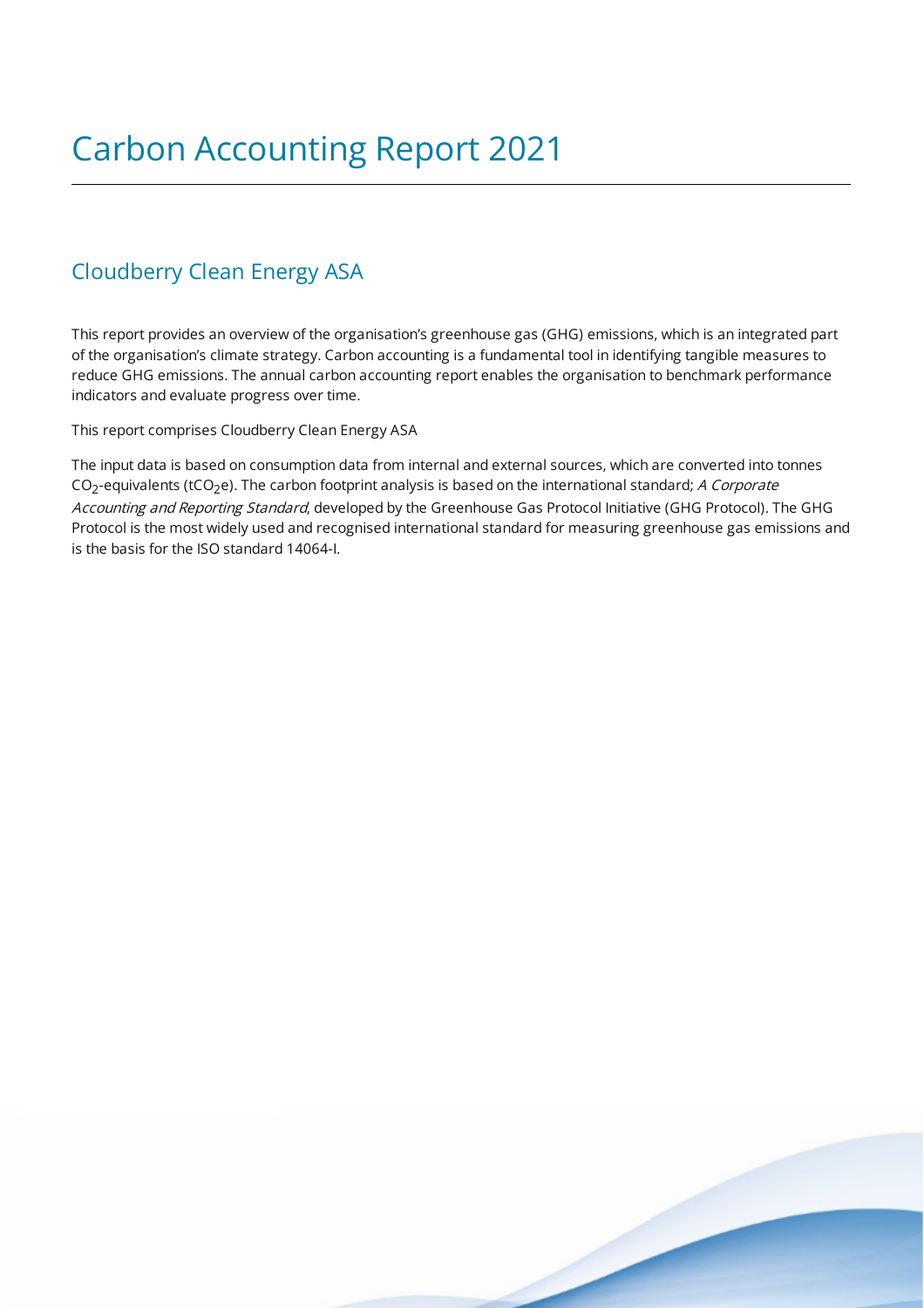# **CEMAsys.com**

## Reporting Year Energy and GHG Emissions

| <b>Emission source</b>             | <b>Description</b>     | <b>Consumption</b> | <b>Unit</b>    | <b>Energy</b>                | <b>Emissions</b>         | % share                  |
|------------------------------------|------------------------|--------------------|----------------|------------------------------|--------------------------|--------------------------|
|                                    |                        |                    |                | (MWh)                        | tCO <sub>2</sub> e       |                          |
| <b>Electricity total</b>           |                        |                    |                | 226.0                        | 7.0                      | 3.5%                     |
| Electricity Nordic mix             |                        | 226,010.0          | kWh            | 226.0                        | 7.0                      | 3.5 %                    |
| Scope 2 total                      |                        |                    |                | 226.0                        | 7.0                      | 3.5 %                    |
|                                    |                        |                    |                |                              |                          |                          |
| Purchased goods and services total |                        |                    |                | ä,                           | 188.4                    | 92.8%                    |
| Concrete B30 /M60                  |                        | 749.0              | m <sup>3</sup> | $\overline{a}$               | 173.3                    | 85.4%                    |
| Car, diesel (avg.)                 | Service/drift          | 89,100.0           | km             | ÷,                           | 15.0                     | 7.4 %                    |
| <b>Investments total</b>           |                        |                    |                | ٠                            | 2.1                      | 1.0%                     |
| Electricity Nordic mix             | Forte Energy Norway AS | 66,300.0           | kWh            | $\centerdot$                 | 2.1                      | 1.0%                     |
| Waste total                        |                        |                    |                | ٠                            | 0.9                      | 0.4%                     |
| Organic waste, recycled            |                        | 314.0              | kg             | $\qquad \qquad \blacksquare$ | $\overline{\phantom{a}}$ | $\overline{\phantom{a}}$ |
| Hazardous waste, recycled          |                        | 41.0               | kg             | $\blacksquare$               | $\sim$                   |                          |
| Residual waste, incinerated        |                        | 1,689.0            | kg             | $\overline{\phantom{a}}$     | 0.8                      | 0.4%                     |
| Plastic waste, recycled            |                        | 23.0               | kg             | ÷,                           | $\overline{a}$           | $\tilde{\phantom{a}}$    |
| Paper waste, recycled              |                        | 118.0              | kg             | $\overline{\phantom{a}}$     | $\overline{a}$           | $\overline{\phantom{a}}$ |
| Glass waste, recycled              |                        | 9.0                | kg             | ÷,                           | $\bar{\phantom{a}}$      | $\blacksquare$           |
| <b>Business travel total</b>       |                        |                    |                | ä,                           | 4.6                      | 2.3%                     |
| Car, rental (fuel unknown)         |                        | 11,030.0           | km             | ä,                           | 1.9                      | 0.9%                     |
| Mileage all. el car Nordic         |                        | 8,848.0            | km             | $\centerdot$                 | 0.1                      |                          |
| Continental/Nordic, incl. RF       |                        | 15,416.0           | pkm            | $\overline{a}$               | 2.4                      | 1.2%                     |
| Mileage all. car (NO)              |                        | 2,757.0            | km             | L,                           | 0.3                      | 0.1%                     |
| Scope 3 total                      |                        |                    |                |                              | 195.9                    | 96.5%                    |
| <b>Total</b>                       |                        |                    |                | 226.0                        | 202.9                    | 100.0%                   |
| KJ                                 |                        |                    |                | 813,636,144.0                |                          |                          |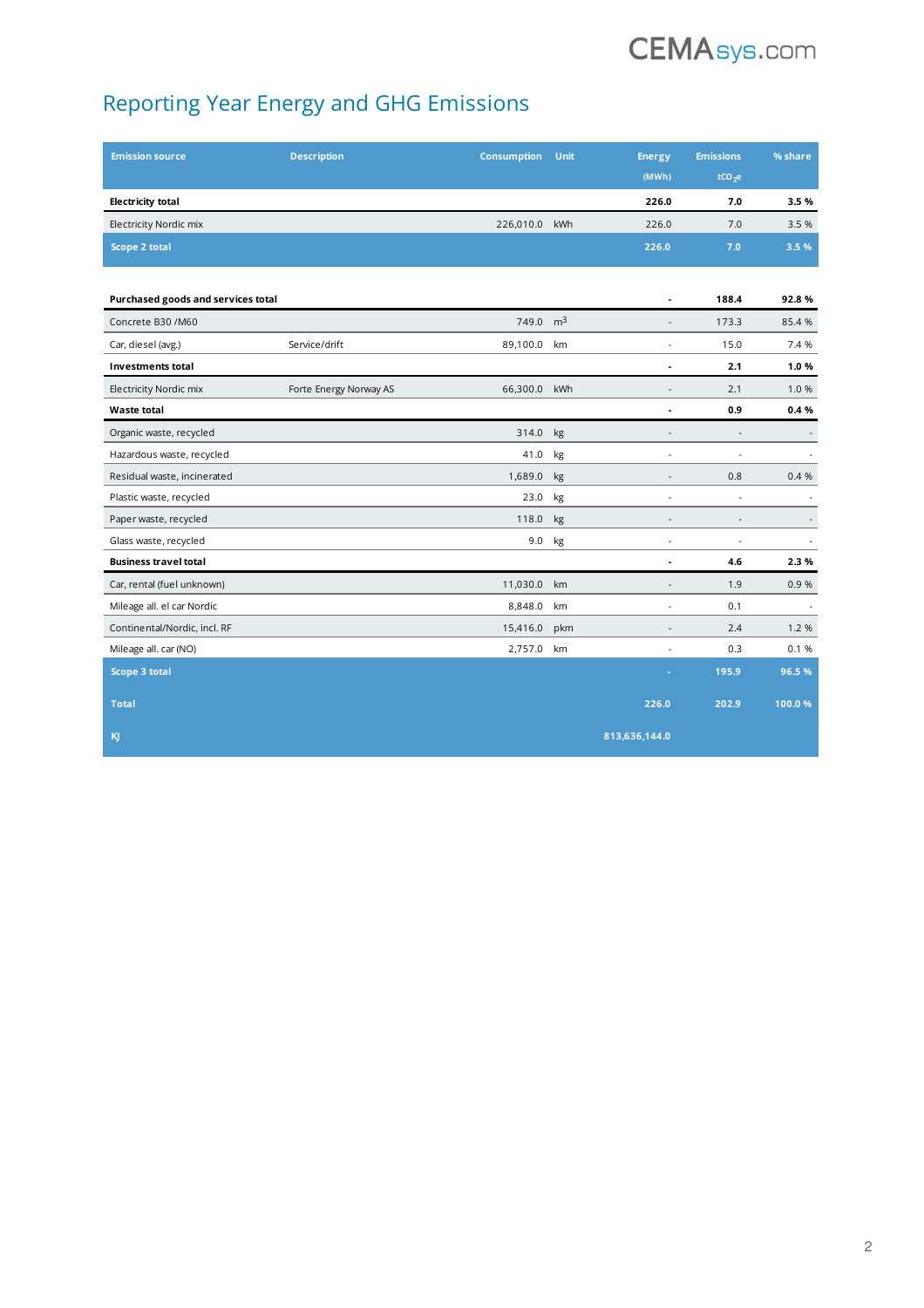## **CEMAsys.com**

#### Reporting Year Market-Based GHG Emissions

| Category                 | Unit               | 2021  |
|--------------------------|--------------------|-------|
| Electricity market-based | tCO <sub>2</sub> e | 56.1  |
| Scope 2 market-based     | tCO <sub>2</sub> e | 56.1  |
| Total market-based       | tCO <sub>2</sub> e | 251.9 |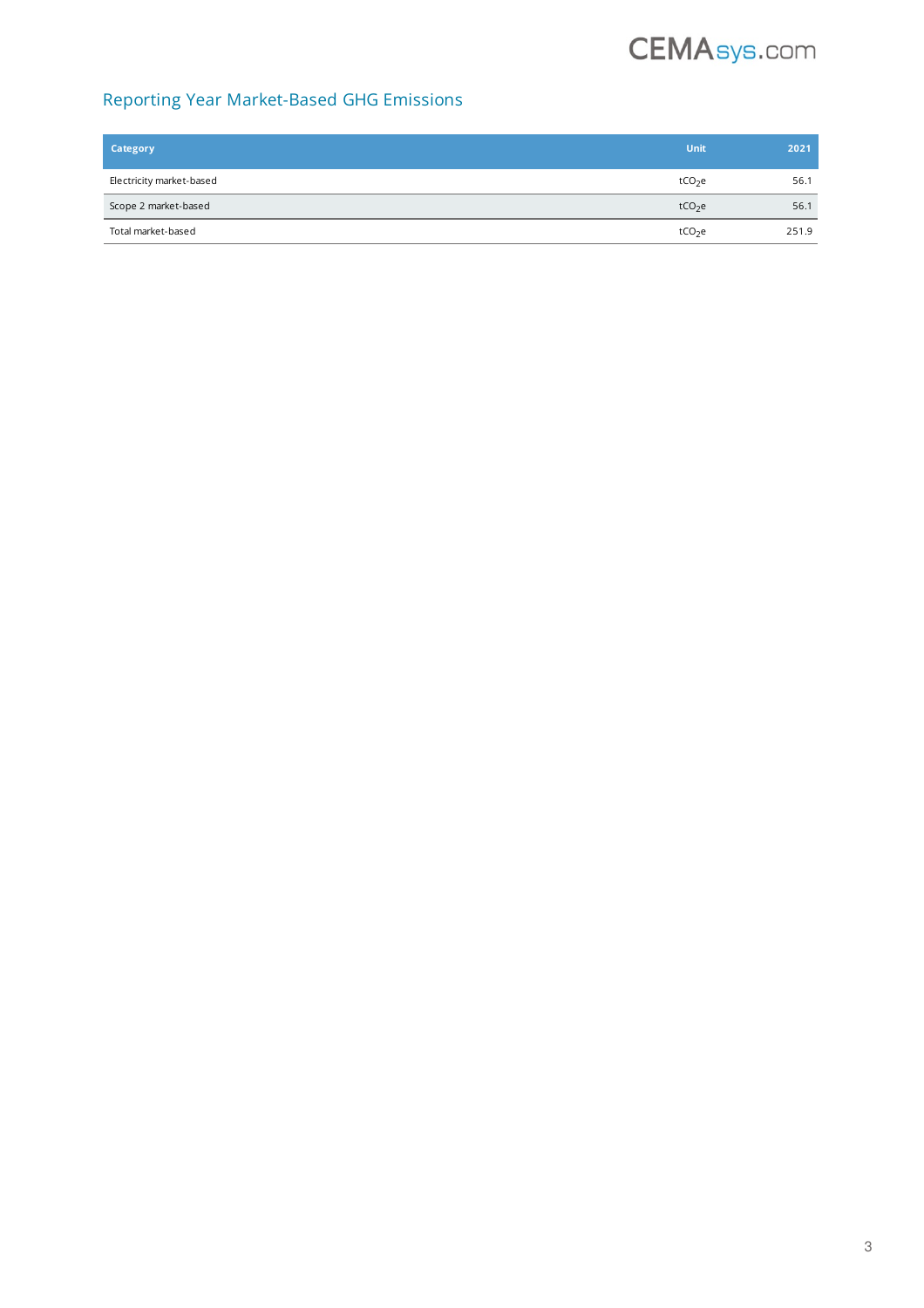

## Annual GHG Emissions

| <b>Category</b>                    | <b>Description</b>     | 2019                     | 2020                     | 2021                     | % change from |
|------------------------------------|------------------------|--------------------------|--------------------------|--------------------------|---------------|
|                                    |                        |                          |                          |                          | previous year |
| <b>Electricity total</b>           |                        |                          | 1.4                      | 7.0                      | 393.9%        |
| Electricity Nordic mix             |                        |                          | 1.4                      | 7.0                      | 393.9%        |
| Scope 2 total                      |                        |                          | 1.4                      | 7.0                      | 393.9%        |
|                                    |                        |                          |                          |                          |               |
| Purchased goods and services total |                        |                          | 183.7                    | 188.4                    | 2.5%          |
| Car, diesel (avg.)                 | Service/drift          | $\overline{a}$           | 2.0                      | 15.0                     | 645.6%        |
| Concrete B30 /M60                  |                        | $\blacksquare$           | 181.7                    | 173.3                    | $-4.6%$       |
| <b>Investments total</b>           |                        | ٠                        | ٠                        | 2.1                      | 56,607.3%     |
| Electricity Nordic mix             | Forte Energy Norway AS |                          |                          | 2.1                      | 56,607.3%     |
| <b>Business travel total</b>       |                        | Ĭ.                       | 1.6                      | 4.6                      | 185.8%        |
| Mileage all. car (NO)              |                        | ٠                        | 0.4                      | 0.3                      | $-37.3%$      |
| Mileage all. el car Nordic         |                        | ä,                       | ÷.                       | 0.1                      | 363.7%        |
| Continental/Nordic, incl. RF       |                        | $\overline{\phantom{a}}$ | 0.2                      | 2.4                      | 1,088.9%      |
| Car, rental (fuel unknown)         |                        | ÷,                       | 1.0                      | 1.9                      | 96.3%         |
| Waste total                        |                        | $\overline{a}$           | $\overline{a}$           | 0.9                      |               |
| Organic waste, recycled            |                        | ۰                        | $\blacksquare$           | $\sim$                   | 100.0%        |
| Hazardous waste, recycled          |                        | ٠                        | ÷,                       | $\ddot{\phantom{1}}$     | 100.0%        |
| Residual waste, incinerated        |                        | ÷,                       | $\overline{a}$           | 0.8                      | 100.0%        |
| Plastic waste, recycled            |                        | $\sim$                   | ÷.                       | $\overline{\phantom{a}}$ | 100.0%        |
| Paper waste, recycled              |                        | ÷                        | $\overline{\phantom{a}}$ | $\overline{\phantom{a}}$ | 100.0%        |
| Glass waste, recycled              |                        | ÷.                       | $\ddot{\phantom{1}}$     | $\overline{a}$           | 100.0%        |
| Scope 3 total                      |                        |                          | 185.3                    | 195.9                    | 5.7%          |
| <b>Total</b>                       |                        |                          | 186.7                    | 202.9                    | 8.6 %         |
| <b>Percentage change</b>           |                        |                          | 100.0%                   | 8.6 %                    |               |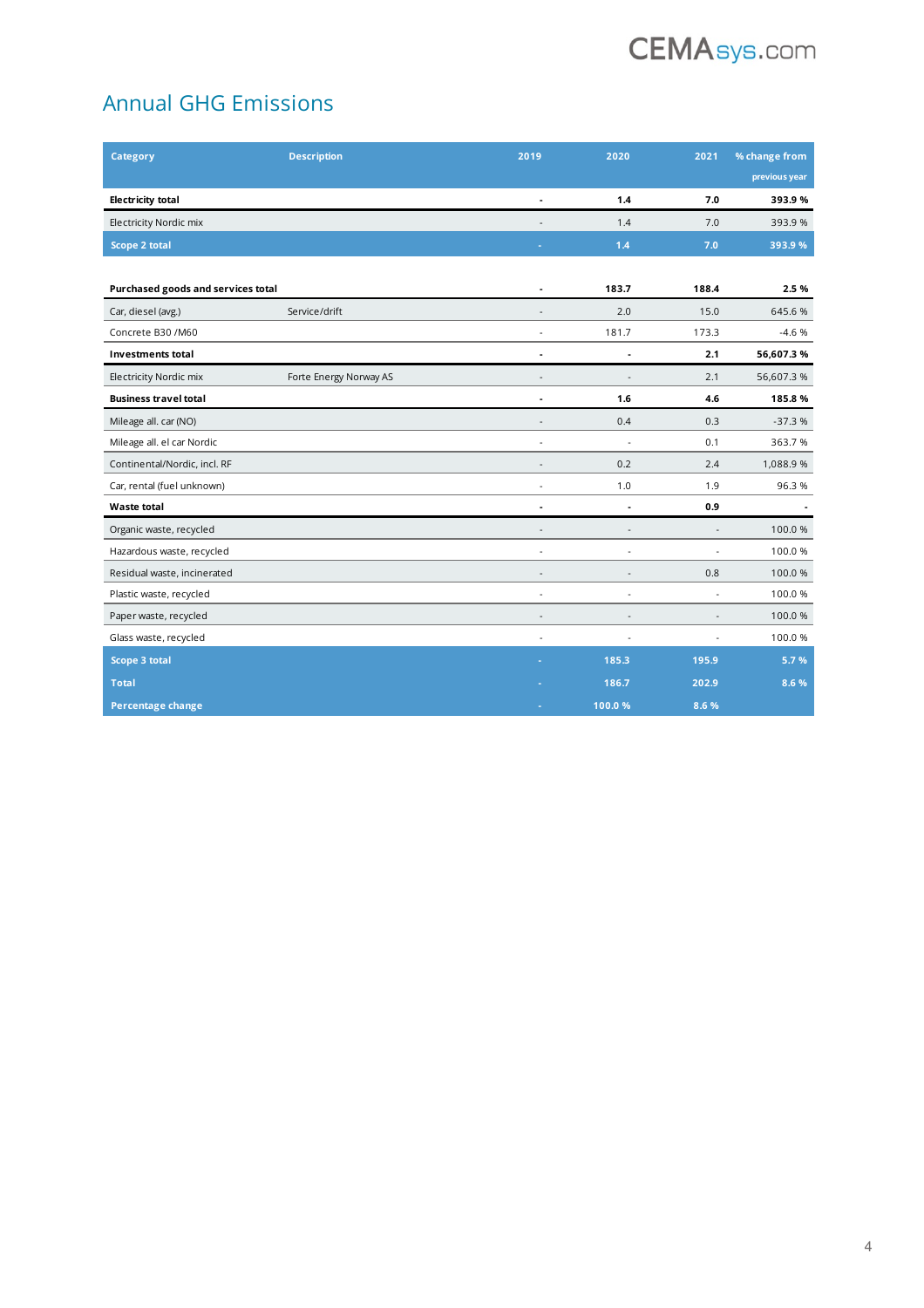

#### Annual Market-Based GHG Emissions

| Category                 | Unit               | 2019                     | 2020   | 2021   |
|--------------------------|--------------------|--------------------------|--------|--------|
| Electricity market-based | tCO <sub>2</sub> e | $\overline{\phantom{a}}$ | 9.1    | 56.1   |
| Scope 2 market-based     | tCO <sub>2</sub> e | $\overline{\phantom{a}}$ | 9.1    | 56.1   |
| Total market-based       | tCO <sub>2</sub> e | $\overline{\phantom{a}}$ | 194.4  | 251.9  |
| Percentage change        |                    |                          | 100.0% | 29.6 % |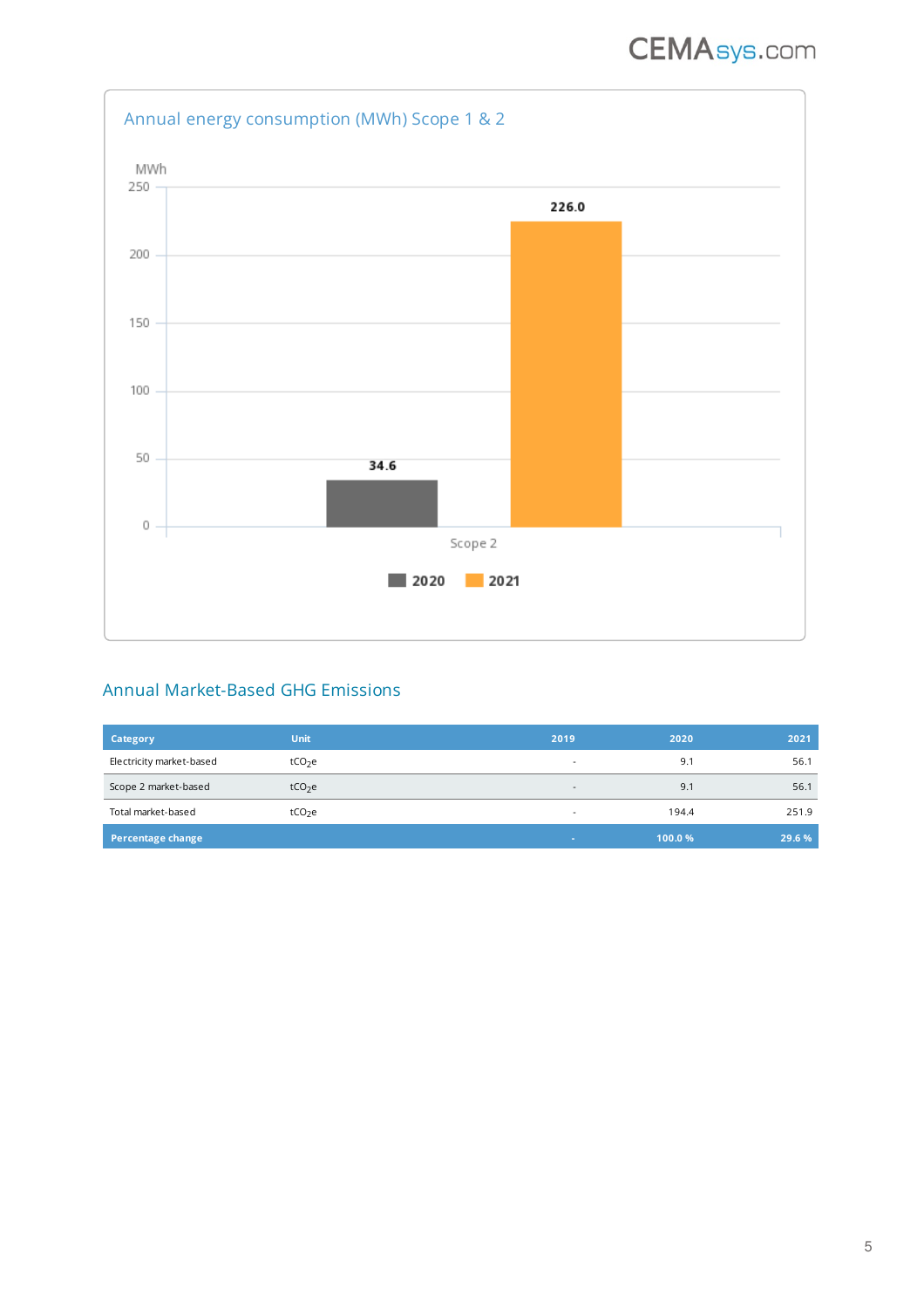## **CEMAsys.com**

### Methodology and sources

The Greenhouse Gas Protocol initiative (GHG Protocol) was developed by the World Resources Institute (WRI) and World Business Council for Sustainable Development (WBCSD). This analysis is done according to A Corporate Accounting and Reporting Standard Revised edition, currently one of four GHG Protocol accounting standards on calculating and reporting GHG emissions. The reporting considers the following greenhouse gases, all converted into CO<sub>2</sub>-equivalents: CO<sub>2</sub>, CH<sub>4</sub> (methane), N<sub>2</sub>O (laughing gas), SF<sub>6</sub>, HFCs, PFCs and NF3.

For corporate reporting, two distinct approaches can be used to consolidate GHG emissions: the equity share approach and the control approach. The most common consolidation approach is the control approach, which can be defined in either financial or operational terms.

The carbon inventory is divided into three main scopes of direct and indirect emissions.

Scope 1 includes all direct emission sources. This includes all use of fossil fuels for stationary combustion or transportation, in owned and, depending on the consolidation approach selected, leased, or rented assets. It also includes any process emissions, from e.g. chemical processes, industrial gases, direct methane emissions etc.

Scope 2 includes indirect emissions related to purchased energy; electricity and heating/cooling where the organisation has operational control. The electricity emission factors used in Cemasys are based on national gross electricity production mixes from the International Energy Agency's statistics (IEA Stat). Emission factors per fuel type are based on assumptions in the IEA methodological framework. Factors for district heating/cooling are either based on actual (local) production mixes, or average IEA statistics.

In January 2015, the GHG Protocol published new guidelines for calculating emissions from electricity consumption. Primarily two methods are used to "allocate" the GHG emissions created by electricity generation to the end consumers of a given grid. These are the location-based and the market-based methods. The location-based method reflects the average emission intensity of the grids on which energy consumption occurs, while the market-based method reflects emissions from electricity that companies have purposefully chosen (or not chosen).

Organisations who report on their GHG emissions will now have to disclose both the location-based emissions from the production of electricity, and the marked-based emissions related to the potential purchase of Guarantees of Origin (GoOs) and Renewable Energy Certificates (RECs).

The purpose of this amendment in the reporting methodology is on the one hand to show the impact of energy efficiency measures, and on the other hand to display how the acquisition of GoOs or RECs affect the GHG emissions. Using both methods in the emission reporting highlights the effect of all measures regarding electricity consumption.

The location-based method: The location-based method is based on statistical emissions information and electricity output aggregated and averaged within a defined geographic boundary and during a defined time period. Within this boundary, the different energy producers utilize a mix of energy resources, where the use of fossil fuels (coal, oil, and gas) result in direct GHG-emissions. These emissions are reflected in the location-based emission factor.

The market-based method: The choice of emission factors when using this method is determined by whether the business acquires GoOs/RECs or not. When selling GoOs or RECs, the supplier certifies that the electricity is produced exclusively by renewable sources, which has an emission factor of 0 grams  $CO<sub>2</sub>e$  per kWh. However, for electricity without the GoO or REC, the emission factor is based on the remaining electricity production after all GoOs and RECs for renewable energy are sold. This is called a residual mix, which is normally substantially higher than the location-based factor. As an example, the market-based Norwegian residual mix factor is approximately 7 times higher than the location-based Nordic mix factor. The reason for this high factor is due to Norway's large export of GoOs/RECs to foreign consumers. In a